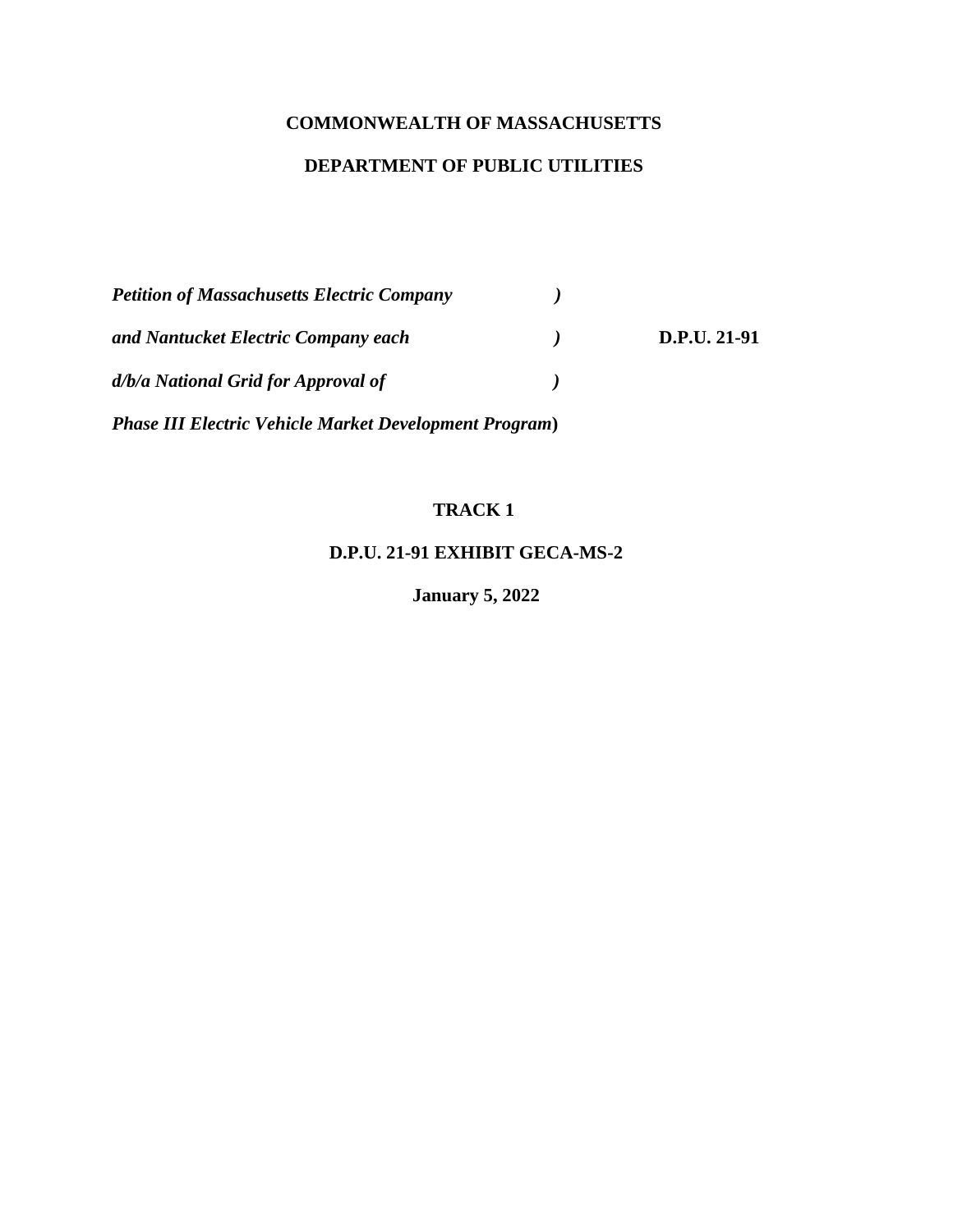D.P.U. 21-91 Exhibit GECA-MS-2 January 5, 2022 H.O.: Scott Siegal Page 1 of 10

#### **Survey Methodology**

 Green Energy Consumers Alliance conducted an open-access survey of its Massachusetts-based members in October 2021. Survey access was limited to Massachusetts residents and members who have not opted out of email communications. 6,876 members in Massachusetts received an invitation to participate by email in the survey between October 8-12, and the survey closed for responses on October 26. Out of the 6,876 individuals who received an invitation to complete the survey, 1,063 individuals responded, a total response rate of 15%. 90% of respondents currently participate or have participated in at least one program offered by Green Energy Consumers Alliance. Only self-reported drivers of EVs answered questions 4-7 about their charging habits and skipped questions 8-9, whereas non-EV drivers received questions 8-9 and skipped questions 4-7. Responses to open-ended questions are not included in the results below.

**About Green Energy Consumers Alliance**

 Green Energy Consumers Alliance is a membership-based non-profit organization with nearly 19,000 email contacts in Massachusetts. Active members currently participate in one of our many consumer-oriented energy programs, including:

- Green Powered, a program to match household or business electricity consumption with Class I renewable energy for a small adder fee
- Green Municipal Aggregation, a model of community choice electricity in which
- communities opt to receive more Class I renewable energy than is required by
- Massachusetts state law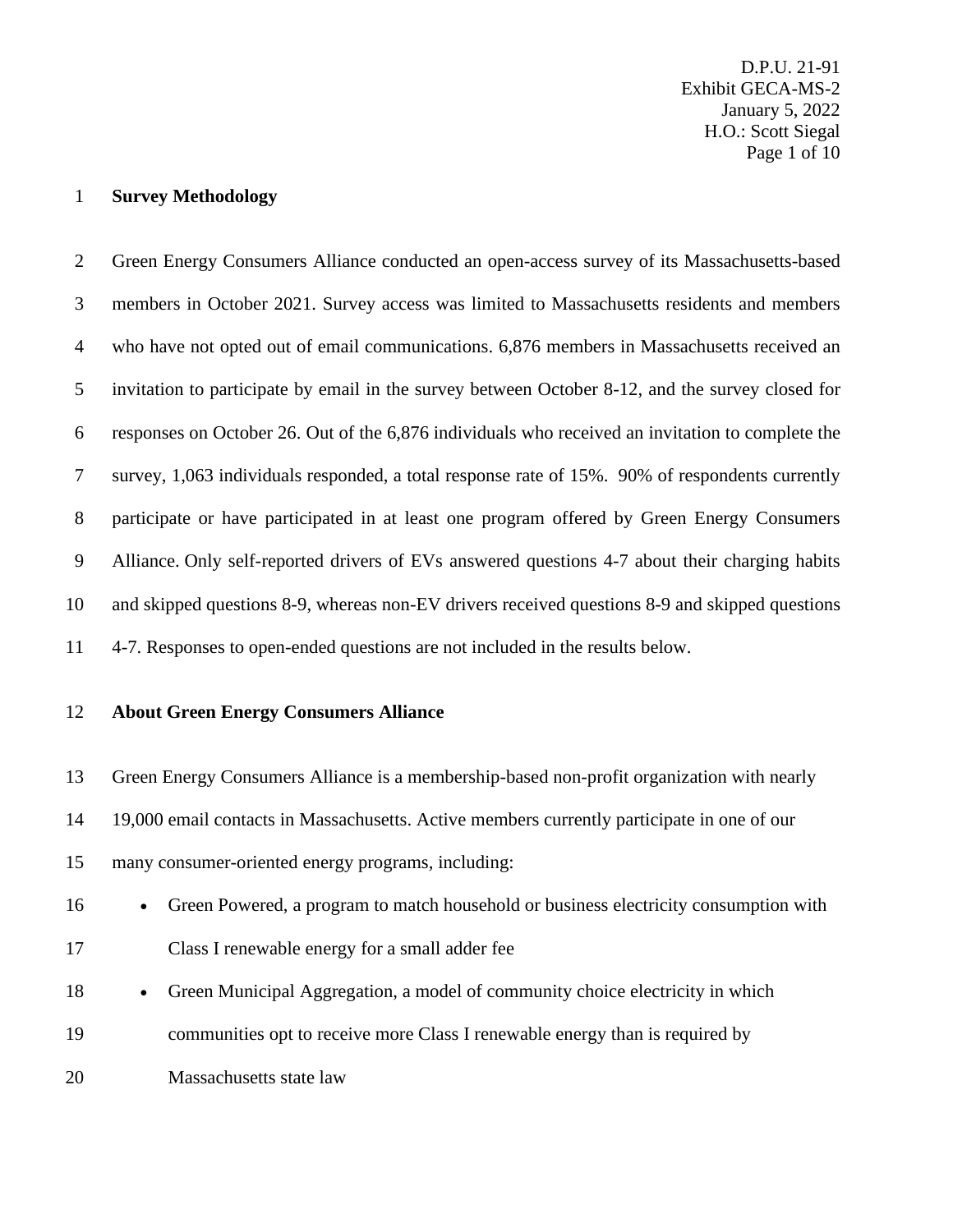D.P.U. 21-91 Exhibit GECA-MS-2 January 5, 2022 H.O.: Scott Siegal Page 2 of 10

| $\mathbf{1}$   | Shave The Peak, a notification system that alerts consumers to minimize electricity                 |
|----------------|-----------------------------------------------------------------------------------------------------|
| $\overline{2}$ | consumption on the highest-demand days in the summer                                                |
| 3              | Drive Green, a discount program with participating dealerships across Massachusetts to<br>$\bullet$ |
| $\overline{4}$ | offer fair deals on electric vehicles for those who sign up                                         |
| 5              | Heating Oil Program, a buyers' group of heating oil customers that negotiates better<br>$\bullet$   |
| 6              | prices for heating oil for members                                                                  |
|                |                                                                                                     |
| $\tau$         | Green Energy Consumers Alliance has also offered limited run pilot programs for energy              |
| 8              | technologies such as heat pumps and solar. Green Energy Consumers Alliance members are              |
| 9              | likely to care about the environment and consider themselves "savvy energy consumers" than the      |

10 general population of Massachusetts residents.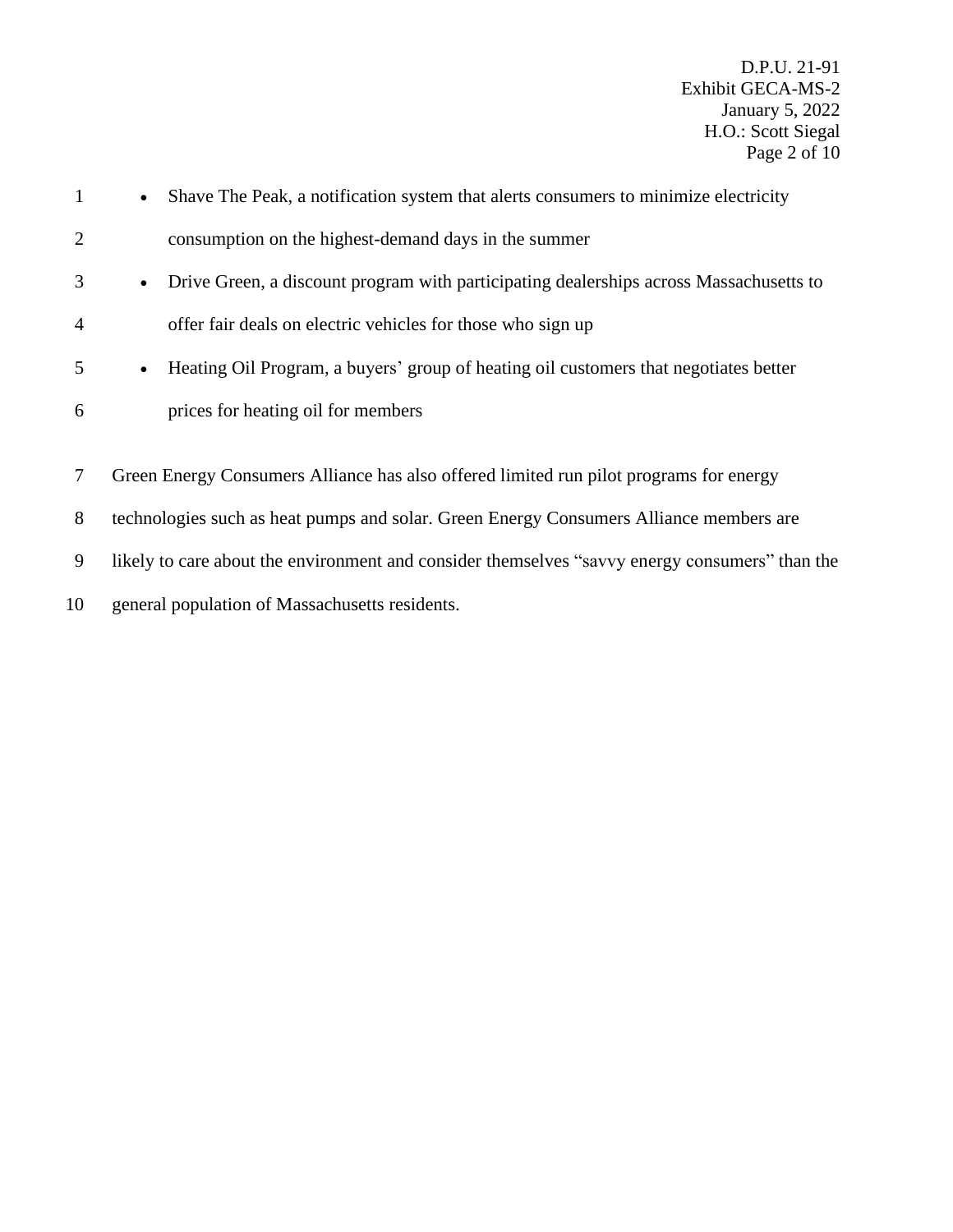### **Green Energy Consumers Alliance Member Survey, October 2021**

Q1. What Green Energy Consumers Alliance programs have you participated in? Check all that apply.

| <b>Answer Choices</b>  | Responses       |      |
|------------------------|-----------------|------|
| None of the above      | 10.60%          | 112  |
| Drive Green            | 24.12%          | 255  |
| <b>Green Powered</b>   | 18.83%          | 199  |
| <b>Shave The Peak</b>  | 31.03%          | 328  |
| Heating Oil            | 39.17%          | 414  |
| Solar with EnergySage  | 7.19%           | 76   |
| Heat Pump Group Buy    | 1.61%           | 17   |
| Donor                  | 13.53%          | 143  |
| Other - please specify | 4.73%           | 50   |
|                        | <b>Answered</b> | 1057 |
|                        | <b>Skipped</b>  | 6    |

Q2. Who is your electric utility?

| <b>Answer Choices</b>                     | Responses      |      |
|-------------------------------------------|----------------|------|
| Eversource                                | 51.42%         | 543  |
| <b>National Grid</b>                      | 39.11%         | 413  |
| Unitil                                    | 0.85%          | 9    |
| A municipal utility (list the name below) | 8.62%          |      |
|                                           | Answered       | 1056 |
|                                           | <b>Skipped</b> |      |

Q3. Do you own/drive an electric vehicle (EV)?

|                | <b>Answer Choices</b> | Responses       |      |
|----------------|-----------------------|-----------------|------|
| Yes            |                       | 33.02%          | 351  |
| N <sub>o</sub> |                       | 66.98%          | 712  |
|                |                       | <b>Answered</b> | 1063 |
|                |                       | <b>Skipped</b>  |      |

Q4. Where do you mostly charge your electric car?

| <b>Answer Choices</b>            | Responses |     |
|----------------------------------|-----------|-----|
| A single-family home that I own  | 76.32%    | 261 |
| A single-family home that I rent | 0.29%     |     |
| A condo unit I own               | 6.73%     | 23  |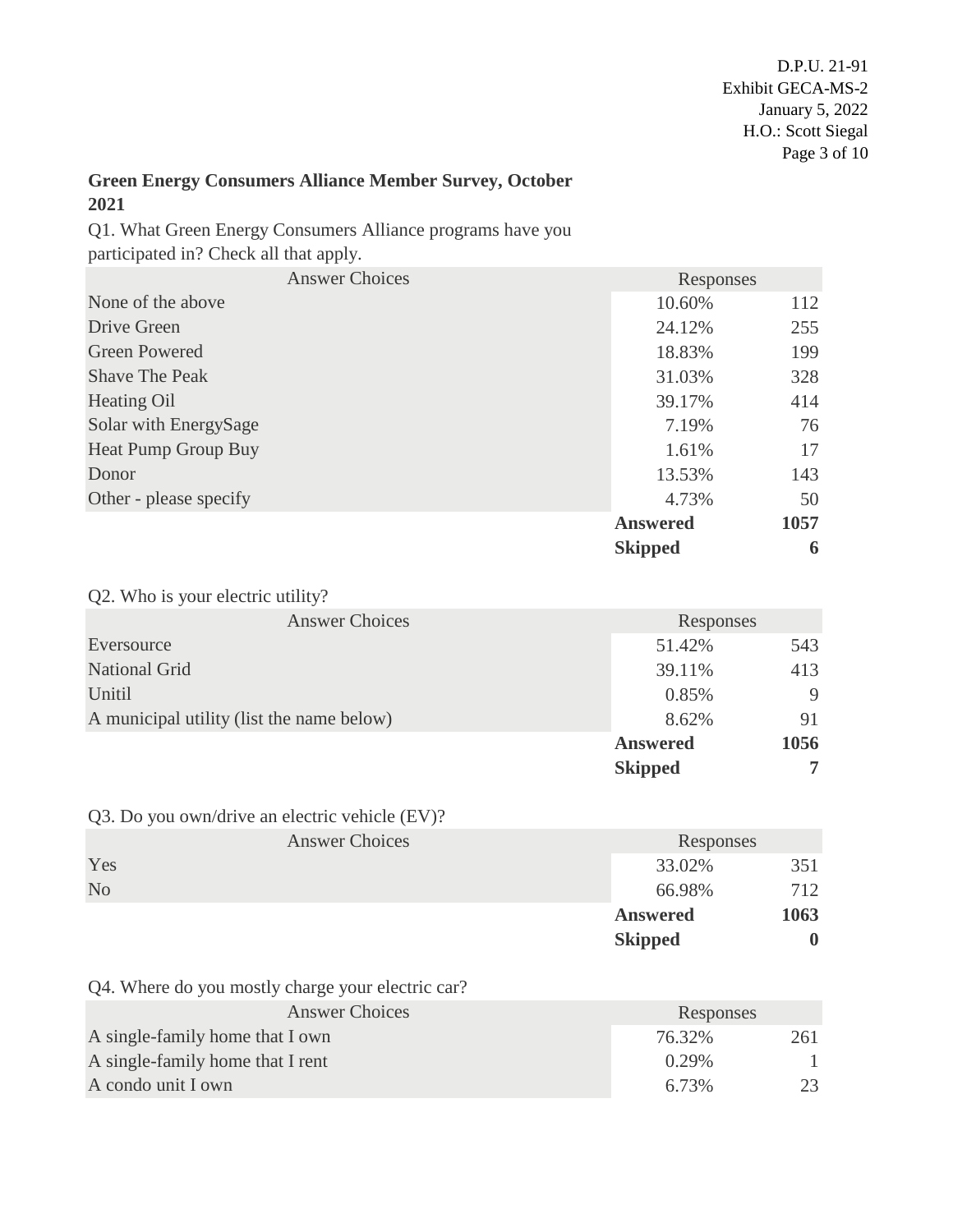|                          |                 | D.P.U. 21-91<br>Exhibit GECA-MS-2<br>January 5, 2022<br>H.O.: Scott Siegal |
|--------------------------|-----------------|----------------------------------------------------------------------------|
|                          |                 | Page 4 of 10                                                               |
| An apartment unit I rent | 0.88%           | 3                                                                          |
| Public charging stations | 8.48%           | 29                                                                         |
| <b>Work</b>              | 3.22%           | 11                                                                         |
| Other (please specify)   | 4.09%           | 14                                                                         |
|                          | <b>Answered</b> | 342                                                                        |
|                          | <b>Skipped</b>  | 721                                                                        |

Q5. If you ever use public charging stations, where are they located? Please leave blank if you charge using public stations once a month or less.

| <b>Answer Choices</b>                              | Responses       |     |
|----------------------------------------------------|-----------------|-----|
| Shopping area                                      | 55.30%          | 120 |
| Public parking/garage, including municipal parking | 58.06%          | 126 |
| Highways/rest stops while traveling                | 8.76%           | 19  |
| School                                             | 2.76%           | 6   |
| Work                                               | 9.22%           | 20  |
| Other (dealerships, park, bank, hotel, gym etc)    | 16.13%          | 35  |
|                                                    | <b>Answered</b> | 217 |
|                                                    | <b>Skipped</b>  | 846 |

Q6. How often do you charge during "peak" hours - from 1pm to 9pm on weekdays?

| <b>Answer Choices</b>      | Responses      |     |
|----------------------------|----------------|-----|
| Most of the time           | 15.84%         | 54  |
| Sometimes                  | 46.33%         | 158 |
| Never or very infrequently | 37.83%         | 129 |
|                            | Answered       | 341 |
|                            | <b>Skipped</b> | 722 |

Q7. If you often charge your EV between 1pm to 9pm, could your schedule accomodate shifting to charging at nighttime?

|                | <b>Answer Choices</b> | Responses       |     |
|----------------|-----------------------|-----------------|-----|
| Yes            |                       | 59.20%          | 206 |
| N <sub>o</sub> |                       | 5.46%           | 19  |
| Not applicable |                       | 14.94%          | 52  |
| I already do   |                       | 20.40%          | 71  |
|                |                       | <b>Answered</b> | 348 |
|                |                       | <b>Skipped</b>  | 715 |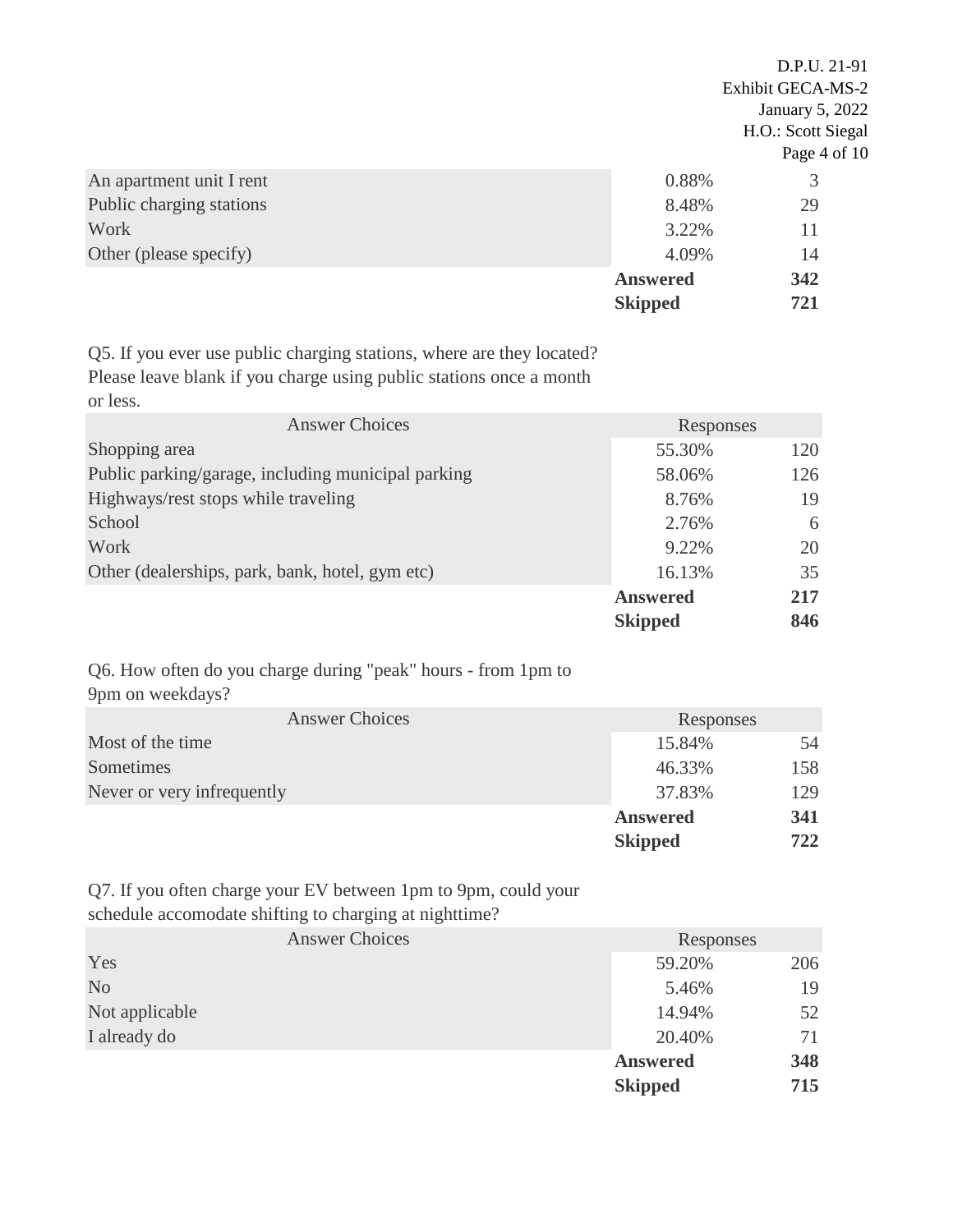|  | Q8. Are you considering an electric car for your next vehicle? |                |  |  |
|--|----------------------------------------------------------------|----------------|--|--|
|  |                                                                | Angwer Choices |  |  |

|                |                       | <b>Skipped</b>  | 293 |
|----------------|-----------------------|-----------------|-----|
|                |                       | <b>Answered</b> | 770 |
| Maybe          |                       | 33.12%          | 255 |
| N <sub>o</sub> |                       | 16.75%          | 129 |
| Yes            |                       | 50.13%          | 386 |
|                | <b>Answer Choices</b> | Responses       |     |
|                |                       |                 |     |

Q9. Where do you think you would do most of your charging if you owned an electric car?

| <b>Answer Choices</b>     | Responses       |     |
|---------------------------|-----------------|-----|
| At home                   | 68.61%          | 529 |
| Public stations around me | 7.39%           | 57  |
| At work                   | 2.33%           | 18  |
| I don't know              | 21.66%          | 167 |
|                           | <b>Answered</b> | 771 |
|                           | <b>Skipped</b>  | 292 |

Q10. On a scale of 1-5, 1 being the lowest and 5 being the highest, how do you rank the public charging network in Massachusetts currently, with

| <b>Answer Choices</b>                                        | Responses       |     |
|--------------------------------------------------------------|-----------------|-----|
| 1 - The existing network does not meet my needs as a driver. | 21.40%          | 184 |
| $\overline{2}$                                               | 31.74%          | 273 |
| 3                                                            | 40.47%          | 348 |
| $\overline{4}$                                               | 4.88%           | 42  |
| 5 - Charging stations are always exactly where I need them.  | 1.51%           | 13  |
|                                                              | <b>Answered</b> | 860 |
|                                                              | <b>Skipped</b>  | 203 |
| Q11. Provide reasoning for your choice above.                |                 |     |
| <b>Answered</b>                                              | 865             |     |
| <b>Skipped</b>                                               | 198             |     |
|                                                              |                 |     |

Q12. Where do you think charging needs to be installed within Massachusetts to allow more people to feel comfortable driving electric cars?

| <b>Top Answers</b> | Responses |
|--------------------|-----------|
|--------------------|-----------|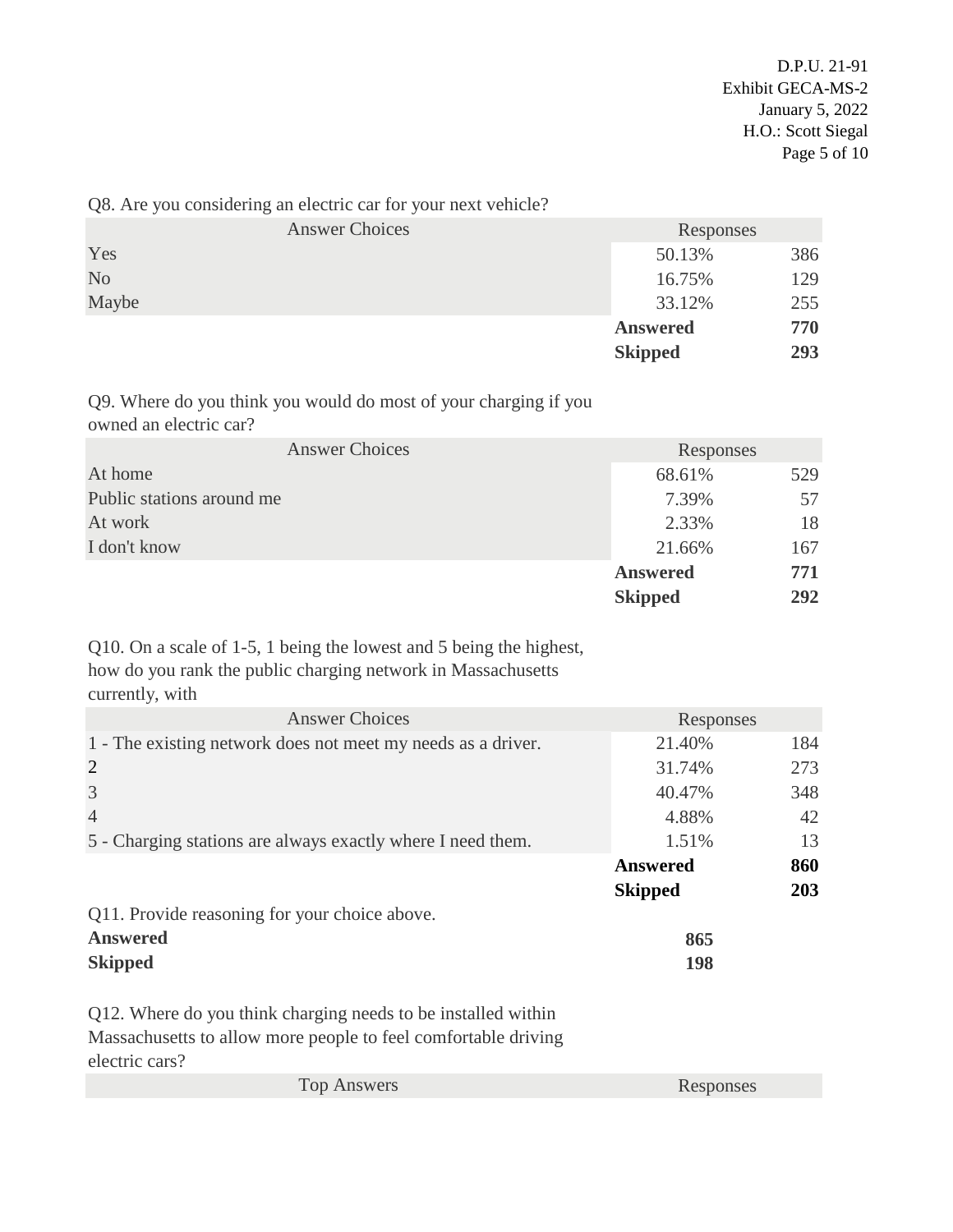|                                            |        | D.P.U. 21-91       |  |
|--------------------------------------------|--------|--------------------|--|
|                                            |        | Exhibit GECA-MS-2  |  |
|                                            |        | January 5, 2022    |  |
|                                            |        | H.O.: Scott Siegal |  |
|                                            |        | Page 6 of 10       |  |
| gas stations, rest stops, highways         | 36.16% | 311                |  |
| town centers and municipal lots            | 6.05%  | 52                 |  |
| parking lots                               | 13.95% | 120                |  |
| shopping centers, malls and grocery stores | 25.58% | 220                |  |
| parks                                      | 7.91%  | 68                 |  |
| restaurants                                | 3.37%  | 29                 |  |
| schools                                    | 3.14%  | 27                 |  |
| workplaces                                 | 6.40%  | 55                 |  |
| <b>Answered</b>                            | 860    |                    |  |
| <b>Skipped</b>                             | 203    |                    |  |

Q13. Where do you personally wish there was more public charging in Massachusetts? Be as specific as possible - a town on Cape Cod, along I-95, etc.

| <b>Top Answers</b>  | Responses |        |
|---------------------|-----------|--------|
| <b>Boston</b>       | 5.70%     | 44     |
| <b>Mass Pike</b>    | 4.02%     | 31     |
| Cape Cod            | 4.15%     | 32     |
| Provincetown        | 1.04%     | 8      |
| Framingham          | 0.91%     | $\tau$ |
| Newton              | 0.91%     | 7      |
| Pittsfield          | 1.04%     | 8      |
| $I-95$              | 4.40%     | 34     |
| $I-90$              | 1.68%     | 13     |
| $I-93$              | 1.17%     | 9      |
| <b>Berkshires</b>   | 1.17%     | 9      |
| North Shore         | 1.42%     | 11     |
| Somerville          | 0.91%     | 7      |
| Quincy              | 0.78%     | 6      |
| Northampton         | 0.65%     | 5      |
| <b>Western Mass</b> | 2.59%     | 20     |
| Worcester           | 1.30%     | 10     |
| Cambridge           | 1.42%     | 11     |
| <b>Answered</b>     | 772       | 272    |
| <b>Skipped</b>      | 291       |        |

Q14. Have you heard of "peak times" related to electricity usage before?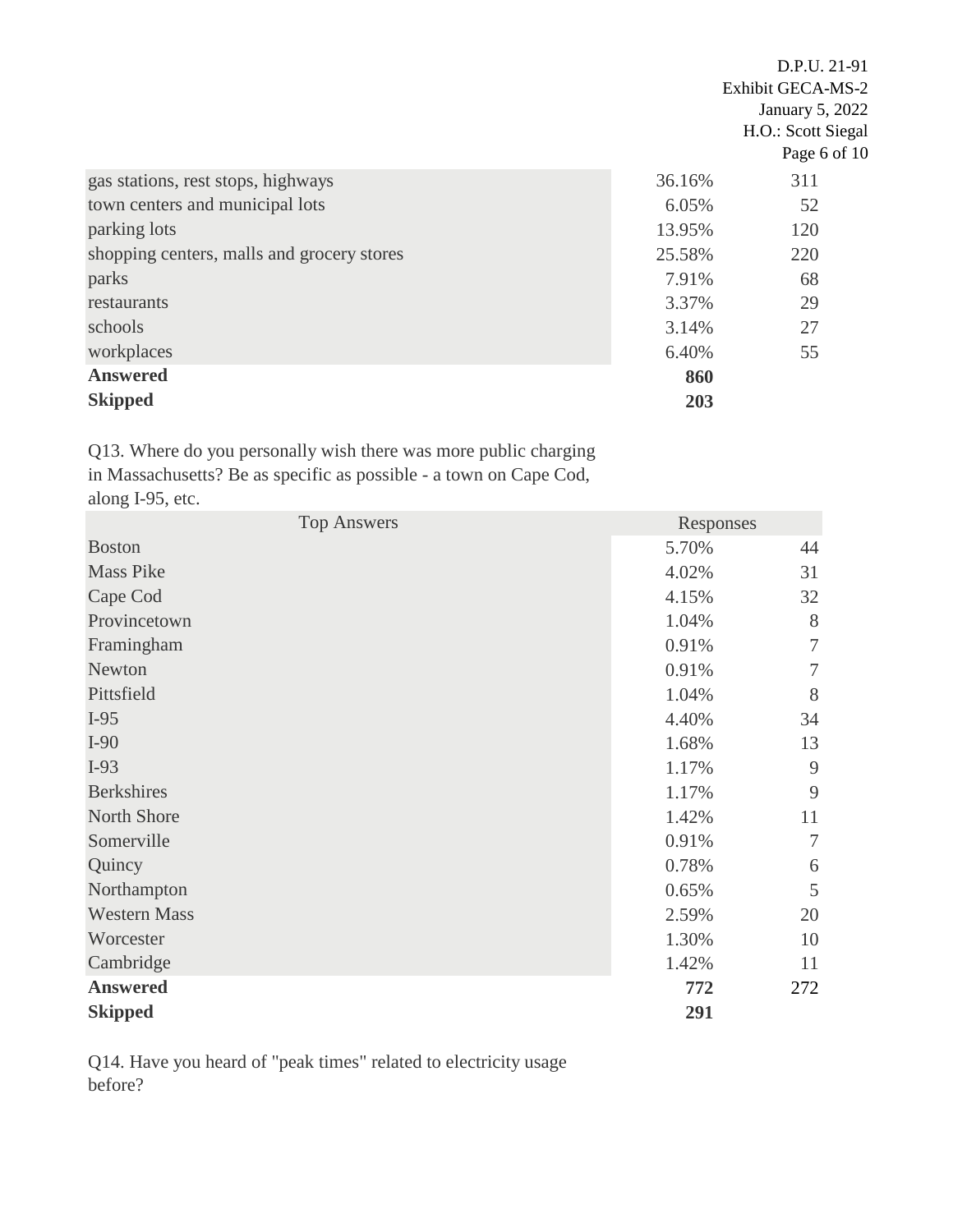D.P.U. 21-91 Exhibit GECA-MS-2 January 5, 2022 H.O.: Scott Siegal Page 7 of 10

|                | <b>Answer Choices</b> | Responses       |     |
|----------------|-----------------------|-----------------|-----|
| Yes            |                       | 97.13%          | 913 |
| N <sub>o</sub> |                       | 2.87%           |     |
|                |                       | <b>Answered</b> | 940 |
|                |                       | <b>Skipped</b>  | 123 |

Q15. Have you heard of off-peak charging programs that reward

electric vehicle drivers for charging mostly at nighttime?

|                | <b>Answer Choices</b> | Responses       |     |
|----------------|-----------------------|-----------------|-----|
| Yes            |                       | 50.32%          | 473 |
| N <sub>o</sub> |                       | 49.68%          | 467 |
|                |                       | <b>Answered</b> | 940 |
|                |                       | <b>Skipped</b>  | 123 |

Q16. Have you heard of charging programs managed by the utility that automatically lower the electricity use of charging units during peak periods?

|                | <b>Answer Choices</b> | Responses       |     |
|----------------|-----------------------|-----------------|-----|
| Yes            |                       | 34.61%          | 326 |
| N <sub>o</sub> |                       | 65.39%          | 616 |
|                |                       | <b>Answered</b> | 942 |
|                |                       | <b>Skipped</b>  | 121 |

Q17. On a scale of 1 to 5, if you drive an electric vehicle now or may drive one in the future, how likely are you to participate in an offpeak or managed charging program if it was offered by your utility company and decreased your overall fuel costs?

| <b>Answer Choices</b> | Responses       |     |
|-----------------------|-----------------|-----|
| 1 - Not at all likely | 2.58%           | 24  |
| $\overline{2}$        | 0.86%           | 8   |
| 3 - Somewhat likely   | 8.49%           | 79  |
| $\overline{4}$        | 11.06%          | 103 |
| 5 - Extremely likely  | 69.28%          | 645 |
| N/A                   | 7.73%           | 72  |
|                       | <b>Answered</b> | 931 |
|                       | <b>Skipped</b>  | 132 |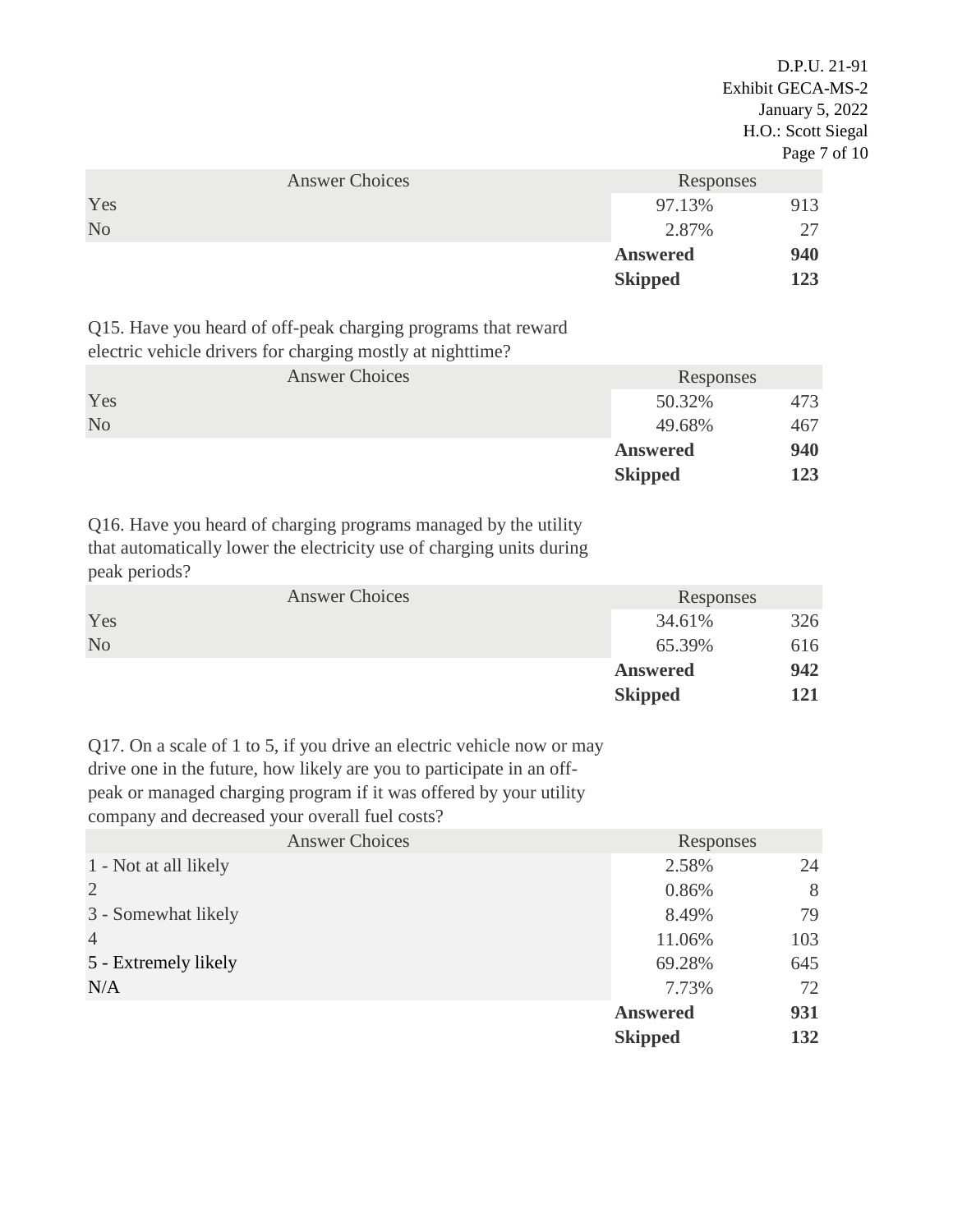Q18. Off-peak and managed charging programs must collect data on your charging behavior to reward you accordingly. Please check the data collection methods below that you would be comfortable with.

| <b>Answer Choices</b>                               | Responses       |     |
|-----------------------------------------------------|-----------------|-----|
| None of the above                                   | 8.82%           | 81  |
| Data collection device plugged into your vehicle    | 43.57%          | 400 |
| Smart WiFi enabled charging station                 | 52.51%          | 482 |
| Smart meter to replace your existing electric meter | 63.51%          | 583 |
|                                                     | <b>Answered</b> | 918 |
|                                                     | <b>Skipped</b>  | 145 |

Q19. Several different programs exist to encourage consumers to use less electricity during peak electricity periods. Do you:

| <b>Answer Choices</b>                                                                                                                  | Responses       |     |
|----------------------------------------------------------------------------------------------------------------------------------------|-----------------|-----|
| Reduce use due to text or email peak alerts through Green Energy                                                                       |                 |     |
| Consumers' Shave the Peak program                                                                                                      | 50.91%          | 365 |
| Reduce use due to emails from your utility company on peak days                                                                        | 22.87%          | 164 |
| Have a smart thermostat enrolled in a "Connected Solutions" program<br>Have battery storage system enrolled in a "Connected Solutions" | 13.81%          | 99  |
| program                                                                                                                                | 5.58%           | 40  |
| Other (please specify)                                                                                                                 | 30.82%          | 221 |
|                                                                                                                                        | <b>Answered</b> | 717 |
|                                                                                                                                        | <b>Skipped</b>  | 346 |

Q20. Would you do more to reduce your electricity use during peak periods if you were incentivized to do so, in the form of reduced energy bills or direct payments?

|                |                       | <b>Skipped</b>  | 155 |
|----------------|-----------------------|-----------------|-----|
|                |                       | <b>Answered</b> | 908 |
| N <sub>o</sub> |                       | 9.80%           | 89  |
| Yes            |                       | 90.20%          | 819 |
|                | <b>Answer Choices</b> | Responses       |     |
| $\tilde{}$     |                       |                 |     |

Q21. Would you like to know how much electricity you save during peak periods?

| <b>Answer Choices</b> | Responses |
|-----------------------|-----------|
|-----------------------|-----------|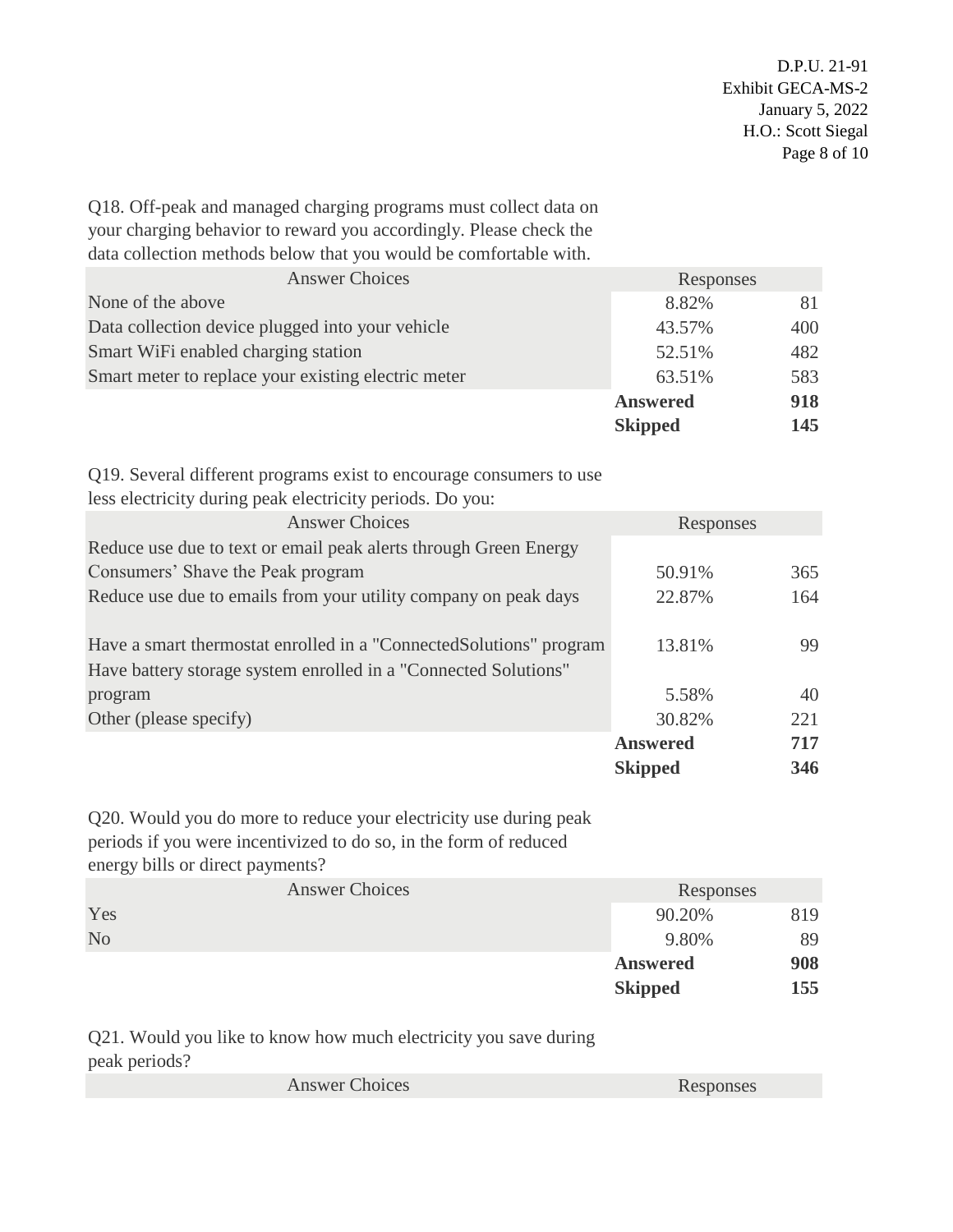D.P.U. 21-91 Exhibit GECA-MS-2 January 5, 2022 H.O.: Scott Siegal Page 9 of 10 **The Second Second Second Second Second Second Second Second Second Second Second Second Second Second Second S** No  $10.61\%$  97 **Answered 914 Skipped 149**

Q22. Do you currently have any technology to help you reduce energy consumption during peak times?

|                        | <b>Answer Choices</b>                                        | Responses       |     |
|------------------------|--------------------------------------------------------------|-----------------|-----|
| Smart thermostat       |                                                              | 55.82%          | 302 |
| Smart EV charger       |                                                              | 9.98%           | 54  |
| <b>Battery storage</b> |                                                              | 3.88%           | 21  |
|                        | Sense Energy Monitor (or another real-time electricity usage |                 |     |
| monitor)               |                                                              | 5.36%           | 29  |
| Other (please specify) |                                                              | 40.67%          | 220 |
|                        |                                                              | <b>Answered</b> | 541 |
|                        |                                                              | <b>Skipped</b>  | 522 |

Q23. If given the choice, would you choose to have a smart electric meter in your home?

|                | <b>Answer Choices</b> | Responses       |     |  |
|----------------|-----------------------|-----------------|-----|--|
| Yes            |                       | 74.86%          | 682 |  |
| N <sub>o</sub> |                       | 3.73%           | 34  |  |
| I'm not sure   |                       | 21.41%          | 195 |  |
|                |                       | <b>Answered</b> | 911 |  |
|                |                       | <b>Skipped</b>  | 152 |  |

Q24. If given the choice, would you prefer to have flat electricity rates, which we currently have, or "time of use" electricity rates, which reduce the cost of electricity when you use electricity during off-peak times? (Off-peak hours are generally during nighttime and weekends.)

| <b>Answer Choices</b>  | Responses       |     |
|------------------------|-----------------|-----|
| Flat electricity rates | 9.40%           | 85  |
| Time of use rates      | 59.18%          | 535 |
| I'm not sure           | 31.42%          | 284 |
|                        | <b>Answered</b> | 904 |
|                        | <b>Skipped</b>  | 159 |